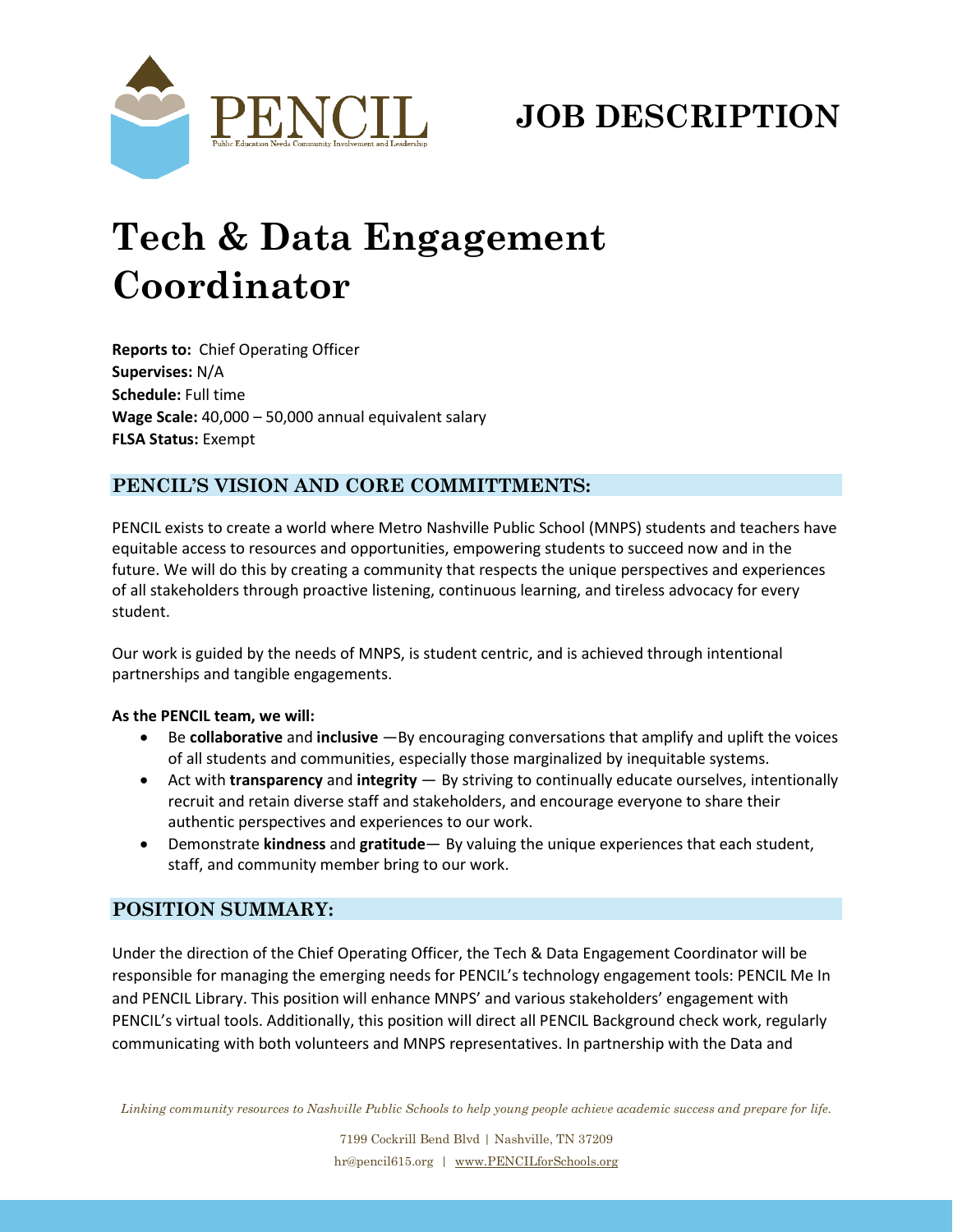

Salesforce Manager, this position will perform routine data review and maintenance, assist with Salesforce data management, and work to assure data is accurate and captured in a timely manner in order to further programmatic and fundraising goals.

## **ESSENTIAL FUNCTIONS:**

#### **Virtual Tools:**

- Manage PENCIL's virtual tools: PENCIL Me In, PENCIL Library, & PENCIL Connect
- Recruit volunteers and onboard schools onto PENCIL Me In; support schools' success at posting and using PMI to promote volunteer engagement opportunities; likewise support user success at claiming opportunities in PMI and logging their volunteerism; manage the technical functionality of PENCIL Library and PMI.
- Codify all systems and processes related to PENCIL's virtual tools
- Support the partnership team with onboarding schools and partners onto the PENCIL Me In platform
- Assist in the successful development and launch of PENCIL Library by guiding the work of the PENCIL partnership team to create and upload content; manage and oversee the PENCIL Library rollout to all partners
- Regularly audit tech/virtual tools to ensure applications work properly; suggest routine maintenance and improvement
- Works with Partnership and Marketing teams to provide communication points to promote utilization of PENCIL's virtual tools by all appropriate stakeholders

#### **Background Checks:**

- Guide applicants to the correct background check option
- Serve as point of contact if volunteers have questions about the background check process
- Prioritize timely communication of background check results to relevant MNPS representatives
- Manage communication flow when background check findings arise

#### **Data Management and Salesforce:**

- Perform routine data review and data maintenance of Salesforce records
- Ensure information stored for contacts, accounts, etc. is accurate, e.g. email address is in correct field (home vs. work)
- Create, organize, and maintain reports and dashboards for critical PENCIL stakeholders (donors, board members, staff, etc.)
- Oversee the creation and distribution of mass emails through Salesforce (programmatic, marketing, fundraising)
- Assist DG PENCIL Box team with entering volunteer data; ensure accuracy and timely entry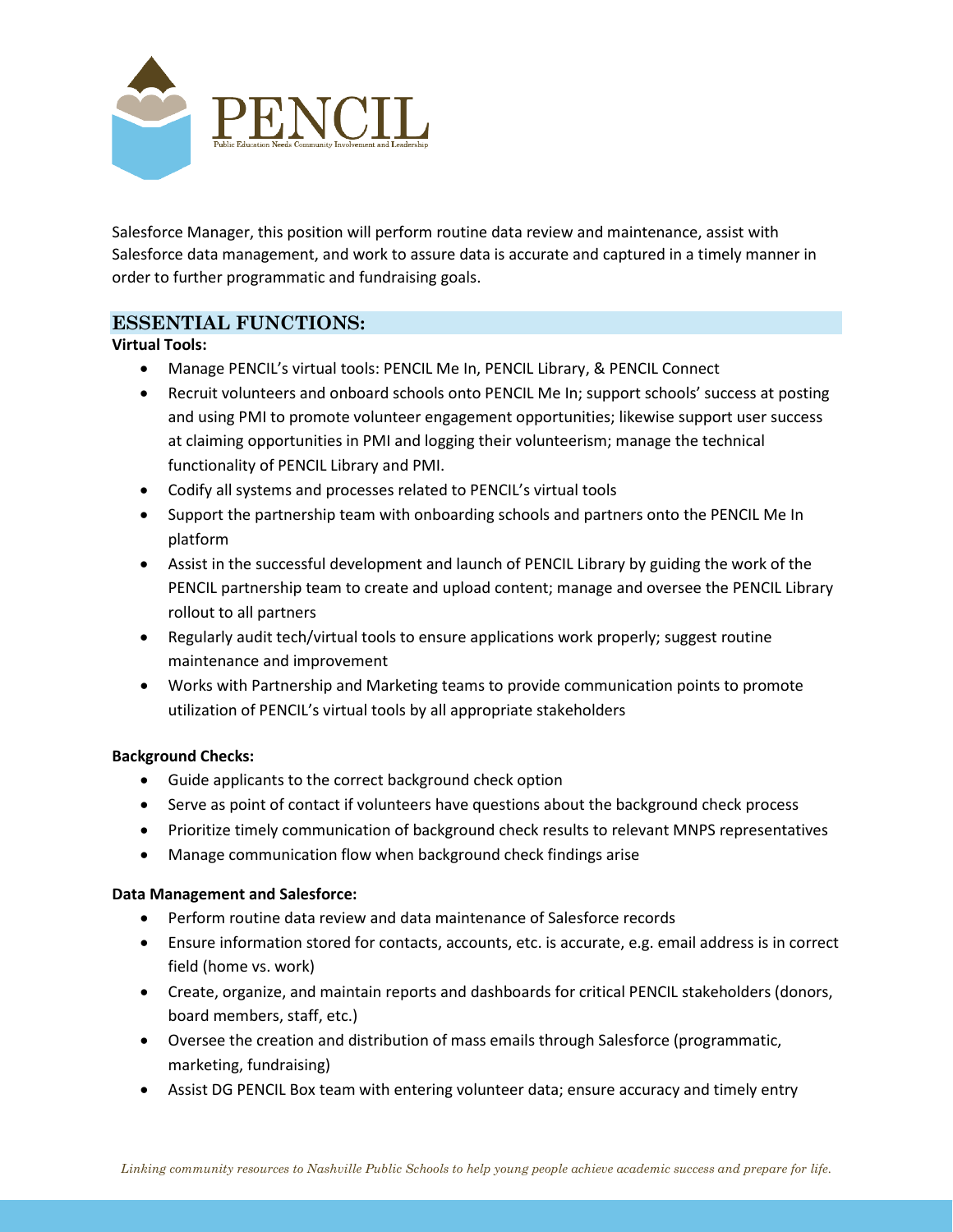

- Assist the Partnership Team by entering partnership registration forms and ensuring task lists are started and assigned in Salesforce
- Manage and complete data and Salesforce projects as assigned

# **QUALIFICATIONS:**

- EDUCATION High School Diploma required; Bachelor's Degree preferred in Information Technology or other related field
- SKILLS
	- $\circ$  Thinking critically when problem solving and interpreting data as it pertains to the technology systems PENCIL has in place and the users who interact with them
	- o Intermediate level knowledge of Microsoft Office is essential
	- o Minimum beginner level knowledge of Salesforce
	- o Ability to set and accomplish goals and meet deadlines
	- o Excellent written and oral communication skills with special emphasis on taking a technical solution or answer and explaining it in a user-friendly way
	- o Willing to follow specific instructions from COO, Data Manager and other PENCIL staff while also displaying an ability to work independently when needed
	- o Organized and able to keep accurate and detailed documentation
- EXPERIENCE Managing technology/virtual applications, managing and analyzing data, maintaining databases, & providing training to staff and partners at all levels; experience with and/or interest in learning the Salesforce CRM platform
- CONFIDENTIALITY ability to manage sensitive information in a professional and confidential manner as outlined in PENCIL's Confidentiality Policy

# **ENVIRONMENTAL CONDITIONS & PHYSICAL DEMANDS:**

- Moderate physical activity performing somewhat strenuous daily activities of a primarily administrative nature.
- The employee is required to talk and hear and must physically be able to travel.
- Specific vision abilities required by this position include close vision, color vision, peripheral vision, depth perception and ability to adjust focus.
- Manual dexterity sufficient to reach/handle items, works with the fingers, and perceives attributes of objects and materials.
- The employee must occasionally lift and/or move up to 25 pounds.
- The employee is required to stand, walk, climb and balance.

# **WORK SCHEDULE & HOURS:**